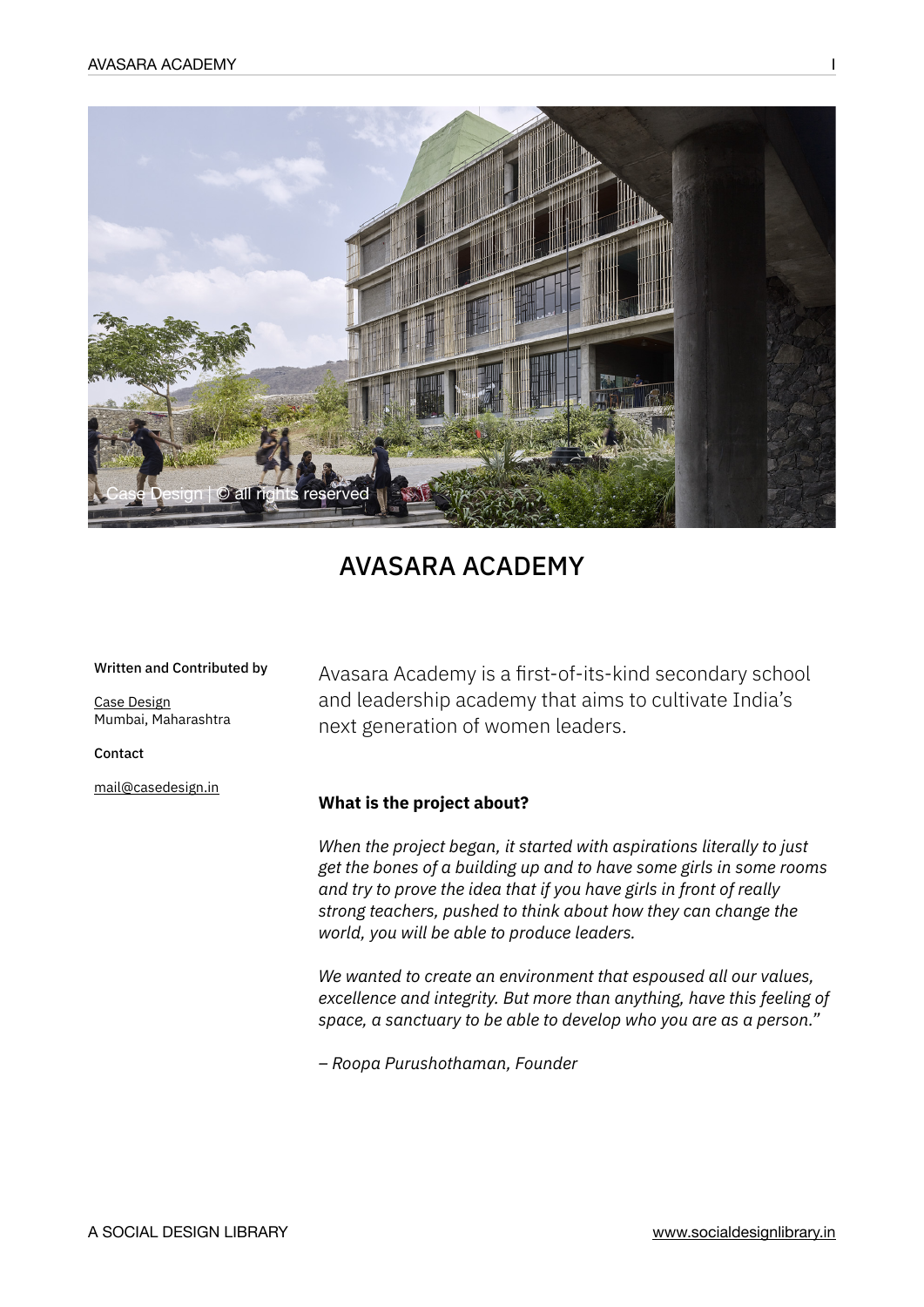Settled into the valley slope above the village of Lavale, the 4.3 acre campus is located 10 km west of Pune and roughly 145 km southeast of Mumbai. As a part of the growing township of Knowledge City, the school is uniquely positioned to take advantage of locally shared resources while establishing its own identity as a leader in the education and development of young women in India.

Growing out of the agrarian hillside, the campus is a collection of simple structures arranged around an informal series of walkways, courtyards, gardens and terraces. Culled from local and universal examples of academic, domestic, public and sacred spaces, the architecture responds to site, program and climate, addressing the needs of the community to provide a sanctuary for learning.

We have created moments of hospitality, social interaction, reflection, play, ritual, seclusion, performance, and comfort. Intended for a variety of uses, these public and private spaces aspire to give a sense of familiarity and intimacy to the young women living and studying on campus. We have very carefully designed the exterior bamboo shading and a setback from the dormitory rooms to create these semi-outdoor verandahs to avoid exposure to direct sun. Mosaic floor from quarry waste, charpai furniture, the coloured ceilings, reclaimed timber doors, exposed concrete work, local stonework, solar chimneys and panels provides for a year-round comfortable learning and living environment.

## **What is the impact?**

One of the things we have really focused on is the careful use of resources, from money, energy, time, effort, materials like stone waste, reclaimed wood, bamboo, concrete. From the local farmers we learned the use and management of water which is an important element of our design.

Avasara's partners include some of the world's leading academic institutions, such as Yale University, which provides developmental resources and unique learning opportunities to the students.

Avasara Academy is rooted in holistic learning: while its residential campus is being built, it has used an extended school day to maximize time with its students. Ultimately, Avasara Academy's boarding school model will provide a rich environment for continuous learning and growth, both academic and personal.